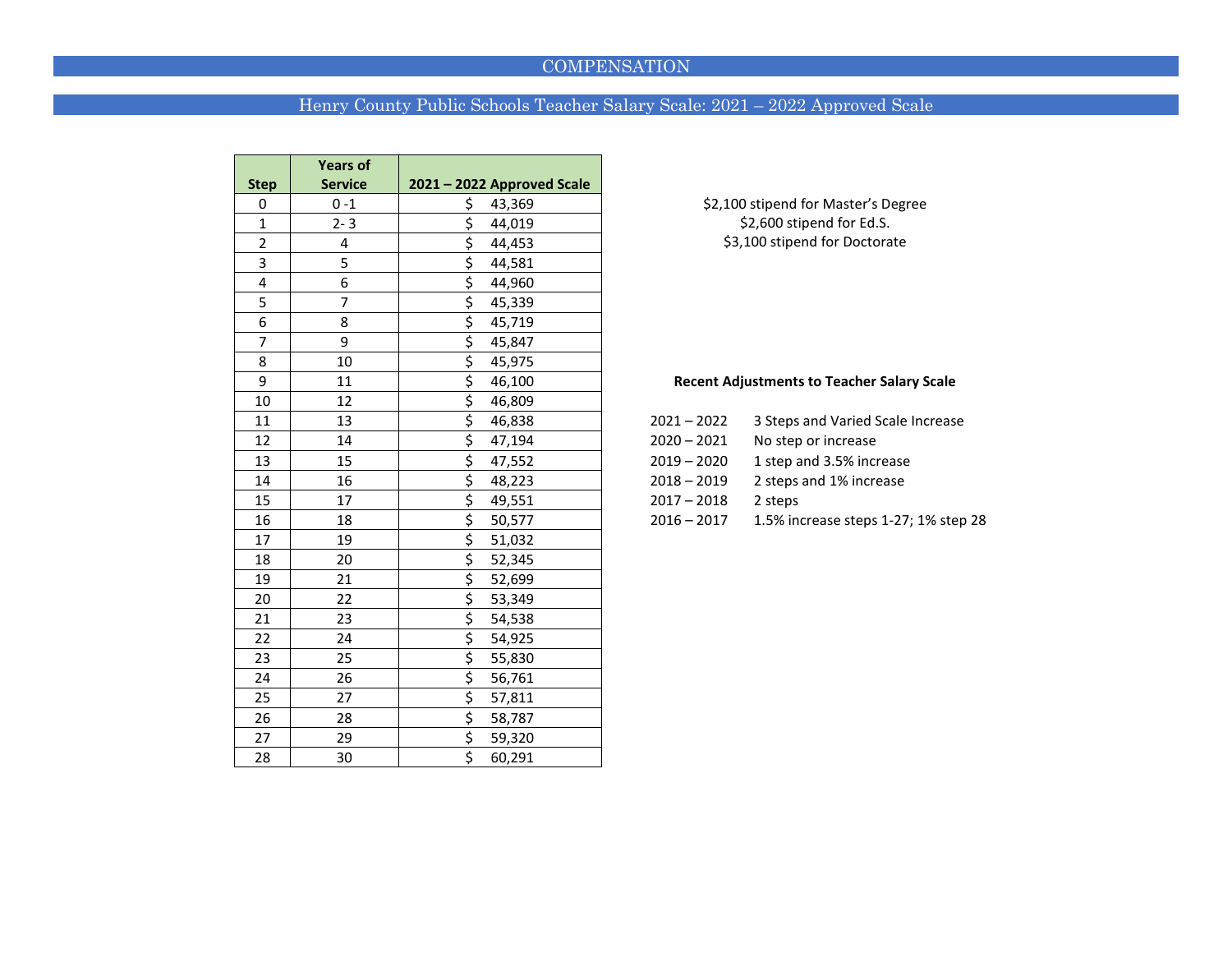| Days Worked         |                   | 260    |                     | 260    |               | 260    |                          | 260    |                                 | 260    | 260       |        | 260        |        |
|---------------------|-------------------|--------|---------------------|--------|---------------|--------|--------------------------|--------|---------------------------------|--------|-----------|--------|------------|--------|
| <b>Hours Worked</b> |                   | 7.50   |                     | 8.00   |               | 7.50   |                          | 7.50   |                                 | 8.00   | 8.00      |        | 8.00       |        |
| Position            | Adm. & Bookkeeper |        | <b>Bus Mech. II</b> |        | Comp. Tech. I |        | Executive/<br>Technician |        | Maint. I                        |        | Maint. II |        | Maint. III |        |
| <b>Step</b>         |                   | 142    |                     | 151    |               | 117A   |                          | 150    |                                 | 114    | 115B      |        | 116B       |        |
| 0                   | \$                | 29,510 | \$                  | 42,125 | \$            | 41,210 | \$                       | 40,794 | \$                              | 28,443 | \$        | 34,083 | \$         | 38,296 |
| 1                   | \$                | 29,510 | \$                  | 42,125 | \$            | 41,210 | \$                       | 40,794 | \$                              | 28,443 | \$        | 34,083 | \$         | 38,296 |
| $\overline{2}$      | \$                | 29,803 | \$                  | 42,540 | \$            | 41,618 | \$                       | 41,185 | \$                              | 28,722 | \$        | 34,417 | \$         | 38,672 |
| 3                   | \$                | 29,887 | \$                  | 42,661 | \$            | 41,737 | \$                       | 41,302 | \$                              | 28,806 | \$        | 34,516 | \$         | 38,782 |
| 4                   | \$                | 30,143 | \$                  | 43,024 | \$            | 42,092 | \$                       | 41,653 | \$                              | 29,051 | \$        | 34,810 | \$         | 39,112 |
| 5                   | \$                | 30,398 | \$                  | 43,389 | \$            | 42,448 | \$                       | 42,005 | \$                              | 29,295 | \$        | 35,102 | \$         | 39,444 |
| 6                   | \$                | 30,650 | \$                  | 43,752 | \$            | 42,803 | \$                       | 42,356 | \$                              | 29,542 | \$        | 35,397 | \$         | 39,773 |
| 7                   | \$                | 30,738 | \$                  | 43,874 | Ś             | 42,924 | \$                       | 42,475 | \$                              | 29,623 | \$        | 35,497 | \$         | 39,885 |
| 8                   | \$                | 30,822 | \$                  | 43,995 | \$            | 43,042 | \$                       | 42,593 | \$                              | 29,706 | \$        | 35,595 | \$         | 39,995 |
| 9                   | \$                | 30,908 | \$                  | 44,116 | \$            | 43,159 | \$                       | 42,709 | \$                              | 29,787 | \$        | 35,693 | \$         | 40,106 |
| $10\,$              | \$                | 31,077 | \$                  | 44,358 | \$            | 43,396 | \$                       | 42,944 | \$                              | 29,949 | \$        | 35,890 | \$         | 40,326 |
| 11                  | \$                | 31,244 | \$                  | 44,599 | \$            | 43,632 | \$                       | 43,177 | \$                              | 30,113 | \$        | 36,084 | \$         | 40,545 |
| 12                  | \$                | 31,331 | \$                  | 44,721 | \$            | 43,751 | \$                       | 43,295 | \$                              | 30,195 | \$        | 36,183 | \$         | 40,654 |
| 13                  | \$                | 31,414 | \$                  | 44,842 | \$            | 43,870 | \$                       | 43,412 | \$                              | 30,276 | \$        | 36,281 | \$         | 40,764 |
| 14                  | \$                | 31,501 | \$                  | 44,963 | \$            | 43,990 | \$                       | 43,531 | \$                              | 30,359 | \$        | 36,377 | \$         | 40,876 |
| 15                  | \$                | 31,671 | \$                  | 45,207 | \$            | 44,227 | \$                       | 43,765 | \$                              | 30,525 | \$        | 36,576 | \$         | 41,097 |
| 16                  | \$                | 32,314 | \$                  | 46,127 | \$            | 45,126 | \$                       | 44,655 | \$                              | 31,144 | \$        | 37,319 | \$         | 41,933 |
| 17                  | \$                | 32,479 | \$                  | 46,361 | \$            | 45,356 | \$                       | 44,883 | $\overline{\boldsymbol{\zeta}}$ | 31,302 | \$        | 37,509 | \$         | 42,146 |
| 18                  | \$                | 33,114 | \$                  | 47,269 | \$            | 46,241 | \$                       | 45,760 | \$                              | 31,914 | \$        | 38,242 | \$         | 42,970 |
| 19                  | \$                | 33,710 | \$                  | 48,116 | \$            | 47,073 | \$                       | 46,581 | \$                              | 32,488 | \$        | 38,929 | \$         | 43,742 |
| 20                  | \$                | 34,046 | \$                  | 48,601 | \$            | 47,546 | \$                       | 47,050 | \$                              | 32,816 | \$        | 39,320 | \$         | 44,183 |
| 21                  | \$                | 34,786 | \$                  | 49,654 | \$            | 48,578 | \$                       | 48,071 | \$                              | 33,526 | \$        | 40,175 | \$         | 45,140 |
| 22                  | \$                | 34,982 | \$                  | 49,932 | \$            | 48,848 | \$                       | 48,341 | \$                              | 33,715 | \$        | 40,400 | \$         | 45,394 |
| 23                  | \$                | 35,407 | \$                  | 50,540 | \$            | 49,443 | \$                       | 48,929 | \$                              | 34,123 | \$        | 40,889 | \$         | 45,945 |
| 24                  | \$                | 35,832 | \$                  | 51,145 | \$            | 50,036 | \$                       | 49,514 | \$                              | 34,533 | \$        | 41,381 | \$         | 46,497 |
| 25                  | \$                | 36,341 | \$                  | 51,872 | \$            | 50,747 | \$                       | 50,219 | \$                              | 35,024 | \$        | 41,967 | \$         | 47,156 |
| 26                  | \$                | 37,754 | \$                  | 53,891 | \$            | 52,723 | \$                       | 52,174 | \$                              | 36,389 | \$        | 43,603 | \$         | 48,992 |
| 27                  | \$                | 37,919 | \$                  | 54,128 | \$            | 52,955 | \$                       | 52,401 | \$                              | 36,545 | \$        | 43,791 | \$         | 49,206 |
| 28                  | \$                | 40,622 | \$                  | 57,980 | \$            | 56,724 | \$                       | 56,133 | \$                              | 39,149 | \$        | 46,910 | \$         | 52,709 |

## Classified Employee Pay Scales – APPROVED CHANGES 2021 – 2022 (3.5% Scale Increase)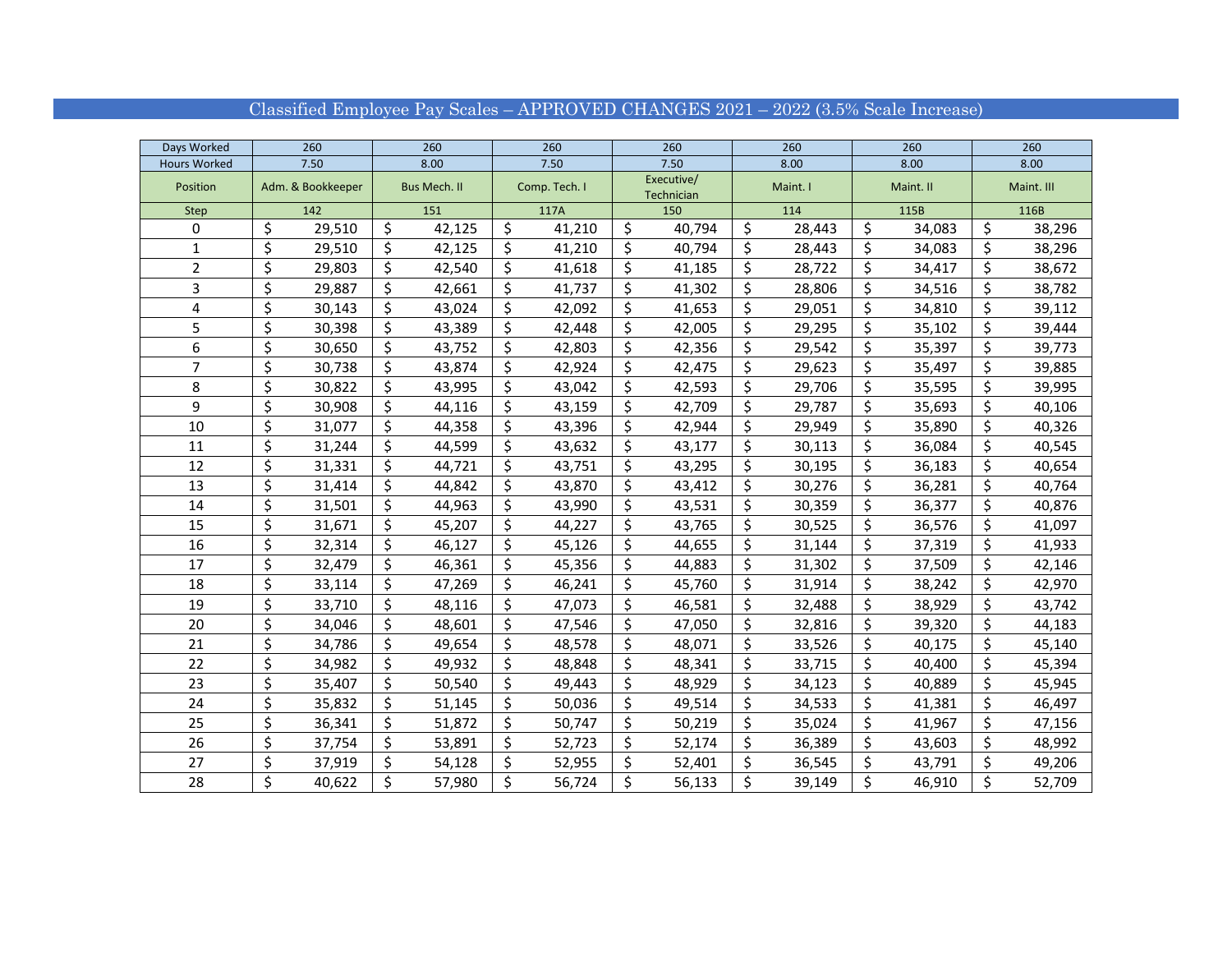## Classified Employee Pay Scales – APPROVED CHANGES 2021 – 2022 (3.5% Scale Increase)

| Days Worked         | 200                             |        |                         | 200    |                         | 200                     |                                 | 200                    | 200                     |        |  |
|---------------------|---------------------------------|--------|-------------------------|--------|-------------------------|-------------------------|---------------------------------|------------------------|-------------------------|--------|--|
| <b>Hours Worked</b> | 7.50                            |        | 7.50                    |        | 7.50                    |                         |                                 | 7.50                   | 7.50                    |        |  |
| Position            | <b>Office Assistant</b>         |        | Secretary               |        |                         | Secretary/Bookkp<br>200 |                                 | <b>School Nurse RN</b> | <b>Speech Therapist</b> |        |  |
| Step                | 132A                            |        | 132                     |        |                         | 132C                    |                                 | 137                    | <b>18A</b>              |        |  |
| 0                   | \$                              | 17,159 | \$                      | 20,556 | \$                      | 21,451                  | \$                              | 48,192                 | \$                      | 58,769 |  |
| 1                   | \$                              | 17,159 | \$                      | 20,556 | \$                      | 21,451                  | \$                              | 48,192                 | \$                      | 58,769 |  |
| $\overline{2}$      | \$                              | 17,329 | \$                      | 20,758 | \$                      | 21,660                  | \$                              | 48,668                 | \$                      | 59,297 |  |
| 3                   | \$                              | 17,378 | \$                      | 20,818 | \$                      | 21,722                  | \$                              | 48,806                 | \$                      | 59,450 |  |
| 4                   | \$                              | 17,527 | \$                      | 20,995 | \$                      | 21,909                  | $\overline{\xi}$                | 49,221                 | \$                      | 59,912 |  |
| 5                   | \$                              | 17,675 | \$                      | 21,174 | \$                      | 22,093                  | \$                              | 49,638                 | \$                      | 60,373 |  |
| 6                   | \$                              | 17,823 | \$                      | 21,350 | \$                      | 22,278                  | \$                              | 50,052                 | \$                      | 60,836 |  |
| $\overline{7}$      | \$                              | 17,872 | \$                      | 21,411 | \$                      | 22,341                  | $\overline{\boldsymbol{\zeta}}$ | 50,193                 | \$                      | 60,989 |  |
| 8                   | \$                              | 17,923 | \$                      | 21,470 | \$                      | 22,402                  | \$                              | 50,333                 | \$                      | 61,145 |  |
| 9                   | \$                              | 17,970 | \$                      | 21,528 | \$                      | 22,463                  | \$                              | 50,470                 | \$                      | 61,298 |  |
| 10                  | \$                              | 18,070 | \$                      | 21,645 | \$                      | 22,587                  | \$                              | 50,746                 | \$                      | 61,605 |  |
| 11                  | \$                              | 18,168 | \$                      | 21,764 | \$                      | 22,712                  | \$                              | 51,026                 | \$                      | 61,913 |  |
| 12                  | \$                              | 18,218 | \$                      | 21,822 | \$                      | 22,773                  | \$                              | 51,162                 | \$                      | 62,066 |  |
| 13                  | \$                              | 18,268 | \$                      | 21,880 | \$                      | 22,835                  | \$                              | 51,302                 | \$                      | 62,222 |  |
| 14                  | \$                              | 18,316 | \$                      | 21,942 | \$                      | 22,896                  | \$                              | 51,441                 | \$                      | 62,373 |  |
| 15                  | \$                              | 18,416 | \$                      | 22,060 | \$                      | 23,020                  | \$                              | 51,719                 | \$                      | 62,684 |  |
| 16                  | \$                              | 18,790 | \$                      | 22,509 | \$                      | 23,487                  | \$                              | 52,769                 | \$                      | 63,850 |  |
| 17                  | \$                              | 18,885 | $\overline{\xi}$        | 22,623 | $\overline{\xi}$        | 23,607                  | $\overline{\boldsymbol{\zeta}}$ | 53,039                 | \$                      | 64,146 |  |
| 18                  | \$                              | 19,255 | \$                      | 23,066 | \$                      | 24,068                  | \$                              | 54,076                 | \$                      | 65,299 |  |
| 19                  | \$                              | 19,601 | \$                      | 23,480 | \$                      | 24,502                  | \$                              | 55,045                 | \$                      | 66,378 |  |
| 20                  | \$                              | 19,796 | \$                      | 23,714 | \$                      | 24,748                  | \$                              | 55,600                 | \$                      | 66,990 |  |
| 21                  | \$                              | 20,227 | \$                      | 24,230 | \$                      | 25,284                  | \$                              | 56,807                 | \$                      | 68,332 |  |
| 22                  | \$                              | 20,340 | \$                      | 24,367 | \$                      | 25,425                  | \$                              | 57,126                 | \$                      | 68,685 |  |
| 23                  | \$                              | 20,588 | $\overline{\xi}$        | 24,661 | $\overline{\xi}$        | 25,735                  | \$                              | 57,819                 | \$                      | 69,455 |  |
| 24                  | \$                              | 20,833 | \$                      | 24,958 | \$                      | 26,042                  | \$                              | 58,512                 | \$                      | 70,224 |  |
| 25                  | \$                              | 21,130 | \$                      | 25,314 | $\overline{\mathsf{S}}$ | 26,414                  | $\overline{\boldsymbol{\zeta}}$ | 59,343                 | \$                      | 71,145 |  |
| 26                  | \$                              | 21,953 | $\overline{\mathsf{S}}$ | 26,299 | \$                      | 27,443                  | \$                              | 61,654                 | \$                      | 73,711 |  |
| 27                  | \$                              | 22,050 | \$                      | 26,414 | \$                      | 27,562                  | $\overline{\mathcal{L}}$        | 61,923                 | \$                      | 74,011 |  |
| 28                  | $\overline{\boldsymbol{\zeta}}$ | 23,619 | $\overline{\mathsf{s}}$ | 28,293 | $\overline{\mathsf{s}}$ | 29,524                  | $\overline{\xi}$                | 66,332                 | \$                      | 78,725 |  |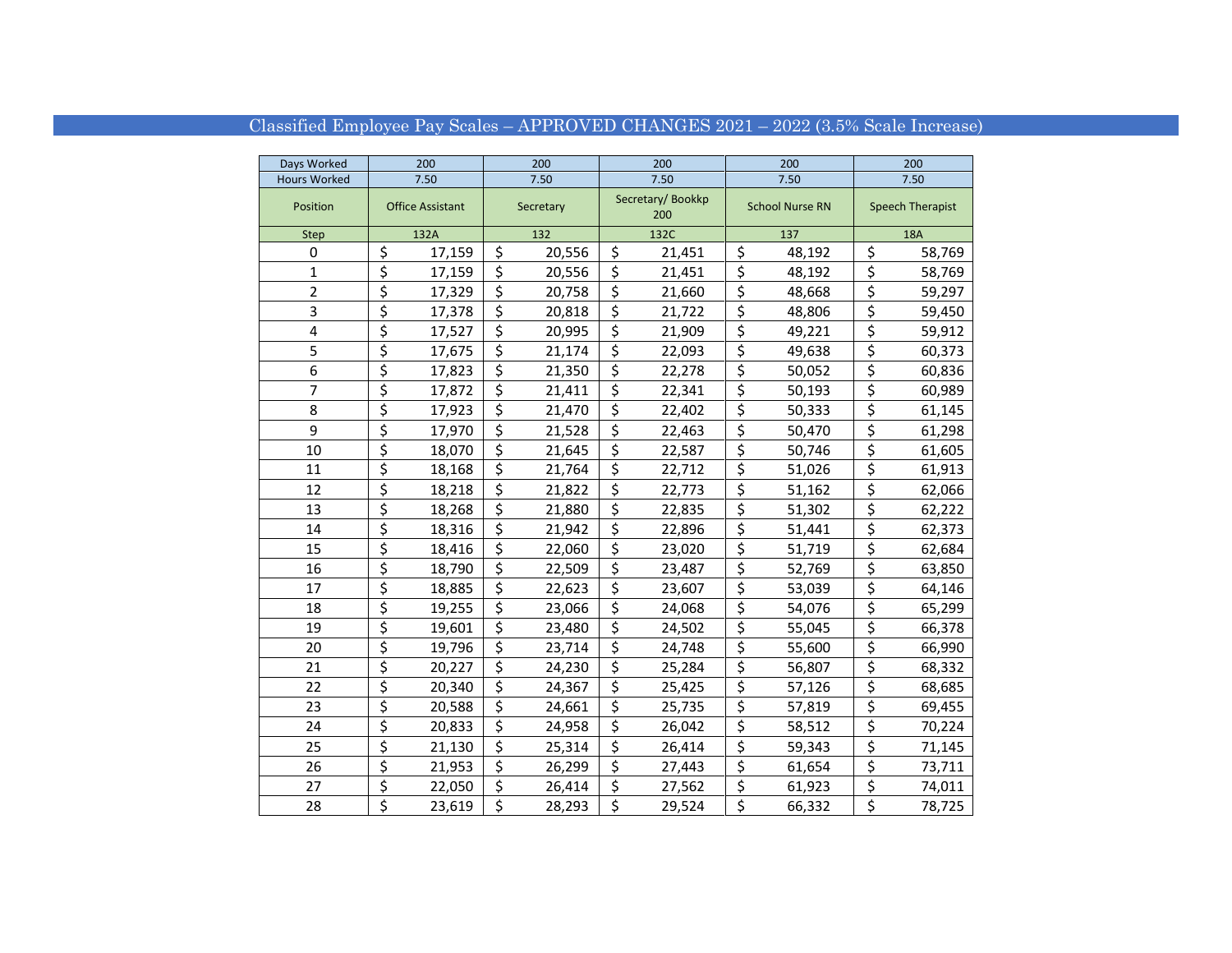## Classified Employee Pay Scales – APPROVED CHANGES 2021 – 2022 (3.5% Scale Increase)

| Days Worked         | 183           |                 | 183    |               | 183    |                                   | 183    |                  | 183    | 183                 |        | 183             |        |
|---------------------|---------------|-----------------|--------|---------------|--------|-----------------------------------|--------|------------------|--------|---------------------|--------|-----------------|--------|
| <b>Hours Worked</b> | 7.50          |                 | 7.50   |               | 7.50   |                                   | 7.50   |                  | 7.50   | 7.50                |        | 7.50            |        |
| Position            | Para. Prof. I | Para. Prof. I-A |        | Para. Prof. 2 |        | <b>Health Office</b><br>Assistant |        | <b>Nurse LPN</b> |        | <b>HI Assistant</b> |        | OT/PT Assistant |        |
| Step                | 125B          |                 | 125    |               | 125A   |                                   | 125E   |                  | 133B   | 125D                |        | 125C            |        |
| 0                   | \$<br>17,297  | \$              | 19,056 | \$            | 21,262 | \$                                | 19,571 | \$               | 25,353 | \$                  | 32,713 | \$              | 44,977 |
| $\mathbf{1}$        | \$<br>17,297  | \$              | 19,056 | \$            | 21,262 | \$                                | 19,571 | \$               | 25,353 | \$                  | 32,713 | \$              | 44,977 |
| $\overline{2}$      | \$<br>17,467  | \$              | 19,242 | \$            | 21,473 | \$                                | 19,764 | \$               | 25,605 | \$                  | 33,034 | \$              | 45,421 |
| 3                   | \$<br>17,516  | \$              | 19,297 | \$            | 21,533 | \$                                | 19,820 | \$               | 25,677 | \$                  | 33,128 | \$              | 45,550 |
| 4                   | \$<br>17,666  | \$              | 19,464 | \$            | 21,716 | \$                                | 19,990 | \$               | 25,896 | \$                  | 33,411 | \$              | 45,939 |
| 5                   | \$<br>17,815  | \$              | 19,628 | \$            | 21,899 | \$                                | 20,159 | \$               | 26,116 | \$                  | 33,692 | \$              | 46,326 |
| 6                   | \$<br>17,964  | \$              | 19,791 | \$            | 22,083 | \$                                | 20,325 | \$               | 26,334 | \$                  | 33,975 | \$              | 46,715 |
| 7                   | \$<br>18,014  | \$              | 19,847 | \$            | 22,145 | \$                                | 20,383 | \$               | 26,408 | \$                  | 34,068 | \$              | 46,845 |
| 8                   | \$<br>18,064  | \$              | 19,901 | \$            | 22,206 | \$                                | 20,439 | \$               | 26,479 | \$                  | 34,163 | \$              | 46,974 |
| 9                   | \$<br>18,114  | \$              | 19,956 | \$            | 22,268 | \$                                | 20,496 | \$               | 26,552 | Ś.                  | 34,257 | \$              | 47,104 |
| 10                  | \$<br>18,213  | \$              | 20,067 | \$            | 22,389 | \$                                | 20,609 | \$               | 26,700 | \$                  | 34,446 | \$              | 47,362 |
| 11                  | \$<br>18,311  | \$              | 20,174 | \$            | 22,511 | \$                                | 20,722 | \$               | 26,844 | Ś                   | 34,633 | \$              | 47,619 |
| 12                  | \$<br>18,361  | \$              | 20,229 | \$            | 22,572 | \$                                | 20,778 | \$               | 26,916 | \$                  | 34,727 | \$              | 47,748 |
| 13                  | \$<br>18,411  | \$              | 20,284 | \$            | 22,634 | \$                                | 20,834 | \$               | 26,991 | \$                  | 34,823 | \$              | 47,880 |
| 14                  | \$<br>18,461  | \$              | 20,339 | \$            | 22,694 | \$                                | 20,890 | \$               | 27,062 | Ś.                  | 34,918 | \$              | 48,009 |
| 15                  | \$<br>18,562  | \$              | 20,449 | \$            | 22,817 | \$                                | 21,004 | \$               | 27,210 | Ś                   | 35,103 | \$              | 48,269 |
| 16                  | \$<br>18,939  | \$              | 20,866 | \$            | 23,281 | \$                                | 21,430 | \$               | 27,761 | \$                  | 35,818 | \$              | 49,251 |
| 17                  | \$<br>19,035  | \$              | 20,971 | \$            | 23,400 | \$                                | 21,539 | \$               | 27,905 | \$                  | 36,000 | \$              | 49,500 |
| 18                  | \$<br>19,406  | \$              | 21,381 | \$            | 23,857 | \$                                | 21,961 | \$               | 28,449 | Ś                   | 36,704 | \$              | 50,468 |
| 19                  | \$<br>19,756  | \$              | 21,764 | \$            | 24,286 | \$                                | 22,355 | \$               | 28,961 | Ś                   | 37,361 | \$              | 51,372 |
| 20                  | \$<br>19,956  | \$              | 21,985 | \$            | 24,531 | \$                                | 22,581 | \$               | 29,252 | \$                  | 37,739 | \$              | 51,891 |
| 21                  | \$<br>20,387  | \$              | 22,461 | \$            | 25,061 | \$                                | 23,069 | \$               | 29,889 | \$                  | 38,558 | \$              | 53,018 |
| 22                  | \$<br>20,502  | \$              | 22,587 | \$            | 25,203 | \$                                | 23,200 | \$               | 30,055 | Ś                   | 38,775 | \$              | 53,314 |
| 23                  | \$<br>20,751  | \$              | 22,862 | \$            | 25,510 | \$                                | 23,480 | \$               | 30,420 | Ś                   | 39,246 | \$              | 53,962 |
| 24                  | \$<br>21,000  | \$              | 23,137 | \$            | 25,814 | \$                                | 23,762 | \$               | 30,784 | \$                  | 39,715 | \$              | 54,609 |
| 25                  | \$<br>21,299  | \$              | 23,464 | \$            | 26,182 | \$                                | 24,100 | \$               | 31,222 | \$                  | 40,280 | \$              | 55,386 |
| 26                  | \$<br>22,126  | \$              | 24,378 | \$            | 27,201 | \$                                | 25,037 | \$               | 32,438 | \$                  | 41,848 | \$              | 57,542 |
| 27                  | \$<br>22,225  | \$              | 24,485 | \$            | 27,319 | \$                                | 25,148 | \$               | 32,580 | Ś                   | 42,030 | \$              | 57,791 |
| 28                  | \$<br>23,808  | \$              | 26,227 | \$            | 29,268 | \$                                | 26,939 | \$               | 34,899 | \$                  | 45,129 | \$              | 61,908 |